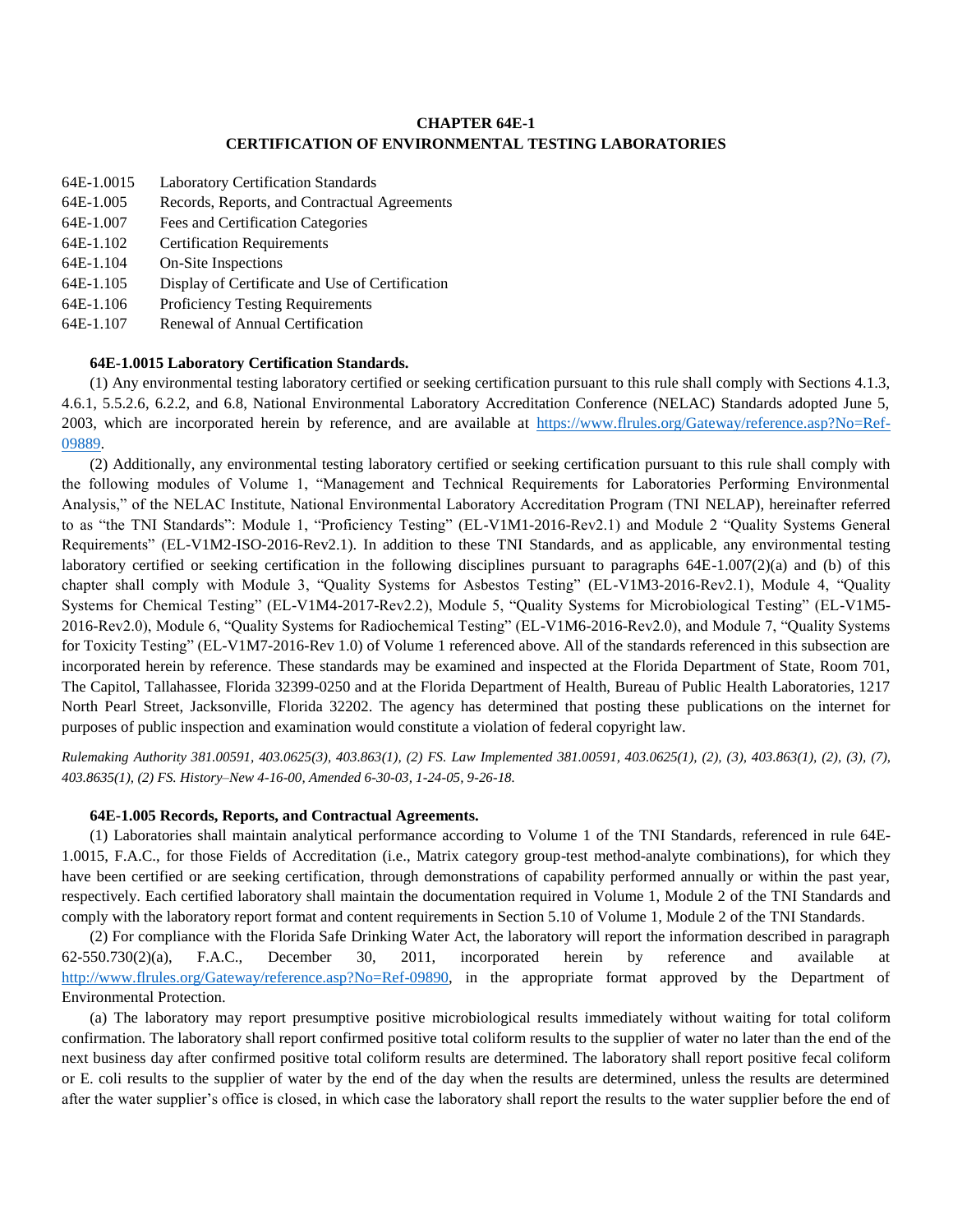the next business day. If a laboratory invalidates a sample due to heterotrophic interference as described in paragraph 62- 550.518(9)(b), F.A.C., July 7, 2015, incorporated herein by reference and available at [https://www.flrules.org/Gateway/reference.asp?No=Ref-09891,](https://www.flrules.org/Gateway/reference.asp?No=Ref-09891) the replacement sample must be analyzed by a Department of Health (DOH)-certified laboratory using a method less susceptible to heterotrophic interference (e.g., MMO-MUG).

(b) Whenever a sample result, or the average of the results from an initial sample and a confirmation sample, exceeds the maximum contaminant level for nitrate, nitrite, or total nitrate-nitrite, the laboratory shall report the result to the supplier of water by the end of the day when the result was determined, unless the result was determined after the water supplier's office is closed, in which case the laboratory shall report the result to the water supplier before the end of the next business day.

(c) Whenever a sample result exceeds the maximum contaminant level for any other contaminant listed in rule 62-550.310, F.A.C., July 7, 2015, or in rule 62-550.320, F.A.C., November 27, 2001, which are incorporated herein by reference and available at <https://www.flrules.org/Gateway/reference.asp?No=Ref-09892> and [https://www.flrules.org/Gateway/reference.asp?No=Ref-09893,](https://www.flrules.org/Gateway/reference.asp?No=Ref-09893) the laboratory shall report the result to the supplier of water no later than the end of the next business day after the result was determined.

(d) For the purposes of this chapter, a result is considered determined when the laboratory director or his/her designee signs or authenticates the report with the results. The results shall be reported in such a manner that the supplier of water receives the results within the indicated timeframes in paragraphs (2)(a) through (c) of this rule.

*Rulemaking Authority 381.00591, 403.0625(3), 403.863(1), (2) FS. Law Implemented 381.00591, 403.0625(1), (2), (3), 403.851, 403.863(1), (2), (3), (7), 403.8635(1), (2) FS. History–New 4-22-79, Amended 3-7-85, Formerly 10D-41.59, Amended 11-14-90, 8-5-93, 4-19-95, 4-25-96, Formerly 10D-41.059, Amended 4-16-00, 6-30-03, 1-24-05, 9-26-18.*

#### **64E-1.007 Fees and Certification Categories.**

(1) Application Fee – An applicant for certification must submit to the DOH a fee of \$200.00 for the evaluation and processing of each application. The DOH shall assess an additional fee of \$200 for each subsequent application for additional Fields of Accreditation, as defined in Volume 1, Module 2 of the TNI Standards, referenced in rule 64E-1.0015, F.A.C.

(2) Certification Fee – In addition to the application processing fee, the DOH shall charge fees for the initial certification and on application for annual renewal for each category of certification in each category group in subsections 64E-1.007(6) through 64E-1.007(10), F.A.C., below as follows:

(a) Chemical Testing, Asbestos Testing, Toxicity Testing, and Microbiological Testing: One category – \$400, Two categories –  $$800$ , Three categories – \$1,200, and Four or more categories – \$1,600.

(b) Radiochemical Testing – \$400.

(3) Laboratories approved after July 1 shall have the certification fees prorated on a quarterly basis beginning with the quarter in which the department issues certification.

(4) Except for inspections conducted for the purposes of contract oversight of the DOH contract assessment providers, the DOH shall charge the travel expenses it incurs as a result of on-site inspections to both the in-state and out-of-state laboratories, in addition to the application and certification fees in this section.

(5) The laboratory shall pay all fees required by subsections (2) through (4) of this rule within 90 days of the date of invoice. For annual renewal of certification, the laboratory shall pay the fees required by subsection (2) of this rule by July 1 of each calendar year.

(6) For the Drinking Water Matrix category group, certification is available in the following categories: Microbiology, Primary Inorganic Contaminants, Secondary Inorganic Contaminants, Radiochemistry, Synthetic Organic Contaminants, Dioxin, Other Regulated Contaminants (e.g., Volatile Organic Contaminants), Group I Unregulated Contaminants, Group II Unregulated Contaminants, and Group III Unregulated Contaminants.

(7) For the Non-Potable Water Matrix category group, including ambient monitoring of surface water and groundwater, certification is available in the following categories: Microbiology, Toxicity (Bioassay), Radiochemistry, Metals, General Chemistry, Volatile Organics, Extractable Organics, and Pesticides-Herbicides-PCB's.

(8) For the Solid and Chemical Materials Matrix category group, certification is available in the following categories: Microbiology, Toxicity (Bioassay), Radiochemistry, Metals, General Chemistry, Volatile Organics, Extractable Organics, and Pesticides-Herbicides-PCB's.

(9) For the Air and Emissions Matrix category group, the categories of certification available are: General Chemistry, Volatile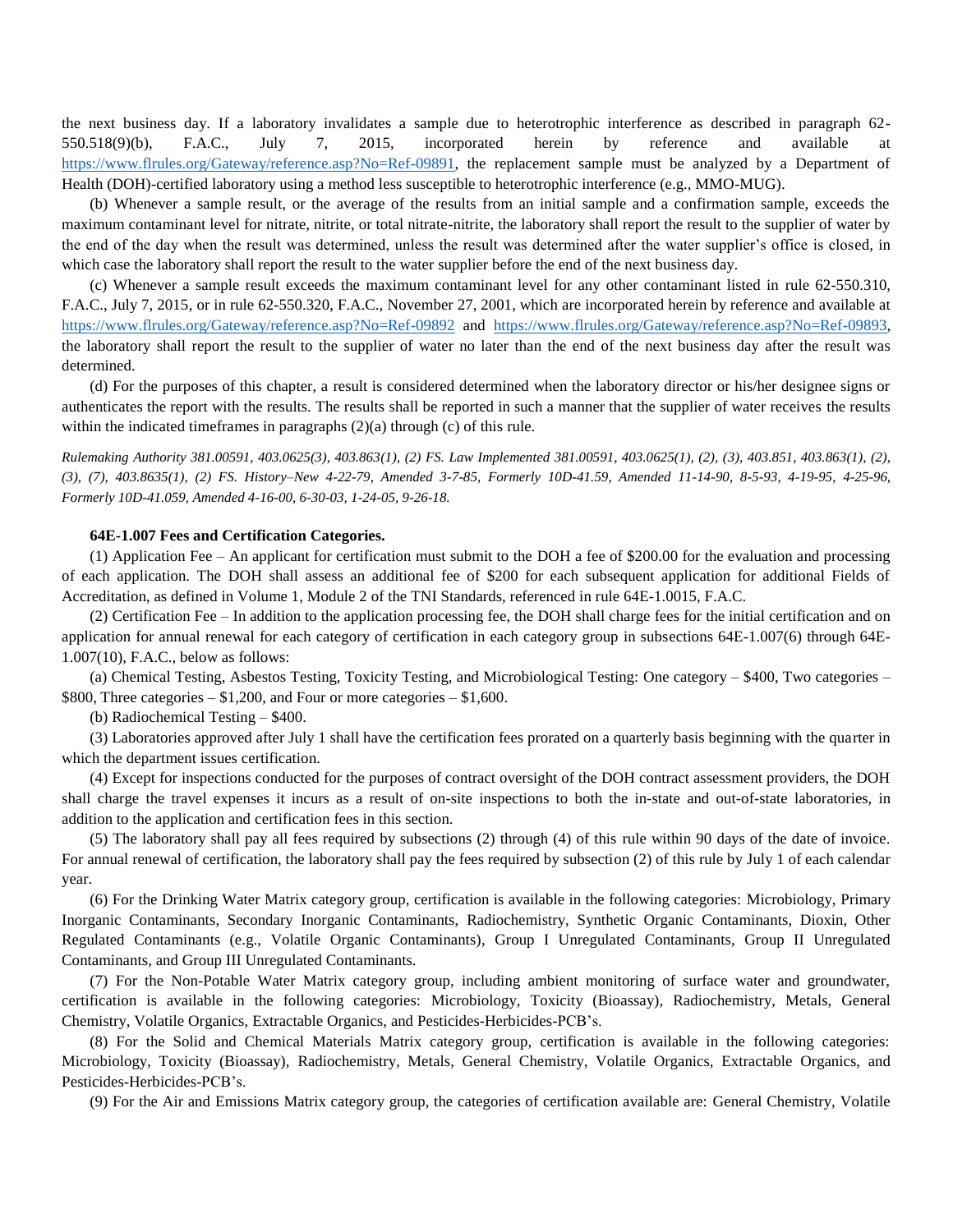Organics, Extractable Organics, and Pesticides-Herbicides-PCB's.

(10) For the Biological Tissue Matrix category group, certification is available in the following categories: Microbiology, Toxicity (Bioassay), Radiochemistry, Metals, General Chemistry, Volatile Organics, Extractable Organics, and Pesticides-Herbicides-PCB's.

*Rulemaking Authority 381.00591, 403.0625(3), 403.863(1), (2), 403.8635(3) FS. Law Implemented 381.00591, 403.0625(1), (3), 403.863(2), (3), 403.8635(3) FS. History–New 3-7-85, Formerly 10D-41.62, Amended 12-11-89, 8-5-93, 4-19-95, 4-25-96, Formerly 10D-41.062, Amended 4-16- 00, 6-30-03, 9-26-18*

#### **64E-1.102 Certification Requirements.**

(1) An application for certification shall be made in writing to the Except for inspections conducted for the purposes of contract oversight of the DOH contract assessment providers, the DOH on Form DH 1762, December 2016, "Application for Certification of Environmental Testing Laboratories," which is herein incorporated by reference and is available [https://www.flrules.org/Gateway/reference.asp?No=Ref-09905.](https://www.flrules.org/Gateway/reference.asp?No=Ref-09905) This application must be accompanied by the application fee. The laboratory must arrange for proficiency testing results from the three most recent testing round attempts to be submitted directly to the DOH by the recognized proficiency test provider.

(2) Separate application and certification shall be required for all laboratories maintained on separate premises even though operated under the same management; however, separate certification is not required for separate buildings on the same or adjoining grounds.

(3) An application is not completed until the laboratory has fulfilled all of the following requirements:

(a) The application reviewed by the DOH was found to contain all the information required in Form DH 1762, "Application for Certification of Environmental Testing Laboratories," December 2016, referenced in subsection (1), above.

(b) Proficiency test samples are successfully analyzed in two of the most recent three testing rounds attempted, if available from a recognized proficiency testing provider, as required in rule 64E-1.106, F.A.C.

(c) An on-site laboratory inspection has been conducted for the Fields of Accreditation for which the laboratory is seeking certification, as required in rule 64E-1.104, F.A.C.

(d) All applicable fees are paid as required in rule 64E-1.007, F.A.C.

(4) An out-of-state laboratory shall be eligible for reciprocal certification provided:

(a) The laboratory is certified by a National Environmental Laboratory Accreditation Program (NELAP) recognized Accreditation Body for those Fields of Accreditation in which the laboratory is requesting certification pursuant to this rule,

(b) The laboratory submits to the DOH the application and fee required in subsection (1), above,

(c) The laboratory submits to the DOH a current copy of the laboratory's unexpired certification from the NELAP Accreditation Body and the certifying agency's analyte sheet showing those Fields of Accreditation for which the laboratory is certified.

(5) If upon review of the documents listed in subsection (4), above, the DOH determines that the application process is complete and that the laboratory is already certified by its NELAP-recognized primary Accreditation Body for the same Fields of Accreditation requested on its application, the DOH will not require an on-site survey and certification will be granted after the laboratory pays all applicable fees.

(6) If upon review of the documents listed in subsection (4), above, the DOH is unable to determine that the out-of-state certification program is equivalent to the requirements of this rule, the DOH or its authorized representatives will conduct an on-site inspection.

(7) A laboratory is not eligible for certification for any Fields of Accreditation available through the NELAP-recognized Accreditation Body of the state where the laboratory is physically located, unless the laboratory applies for reciprocal certification under subsection (4), above.

(8) All certified or applicant laboratories will be responsible for the expenses incurred by the DOH or its authorized representatives for any on-site inspection.

(9) The laboratory must report to the DOH's Bureau of Public Health Labs (BPHL) within 30 calendar days of the change all significant changes relevant to its certification, including but not limited to its legal, organizational, commercial, or ownership status; the organization, top management, and key personnel; main policies; resources and premises; its certified Fields of Accreditation; and other such matters that may affect the laboratory's ability to fulfill the requirements of this rule.

*Rulemaking Authority 381.00591, 403.0625(3), 403.863(1), (2) FS. Law Implemented 381.00591, 403.0625(1), (2), (3), 403.851, 403.863(1), (2),*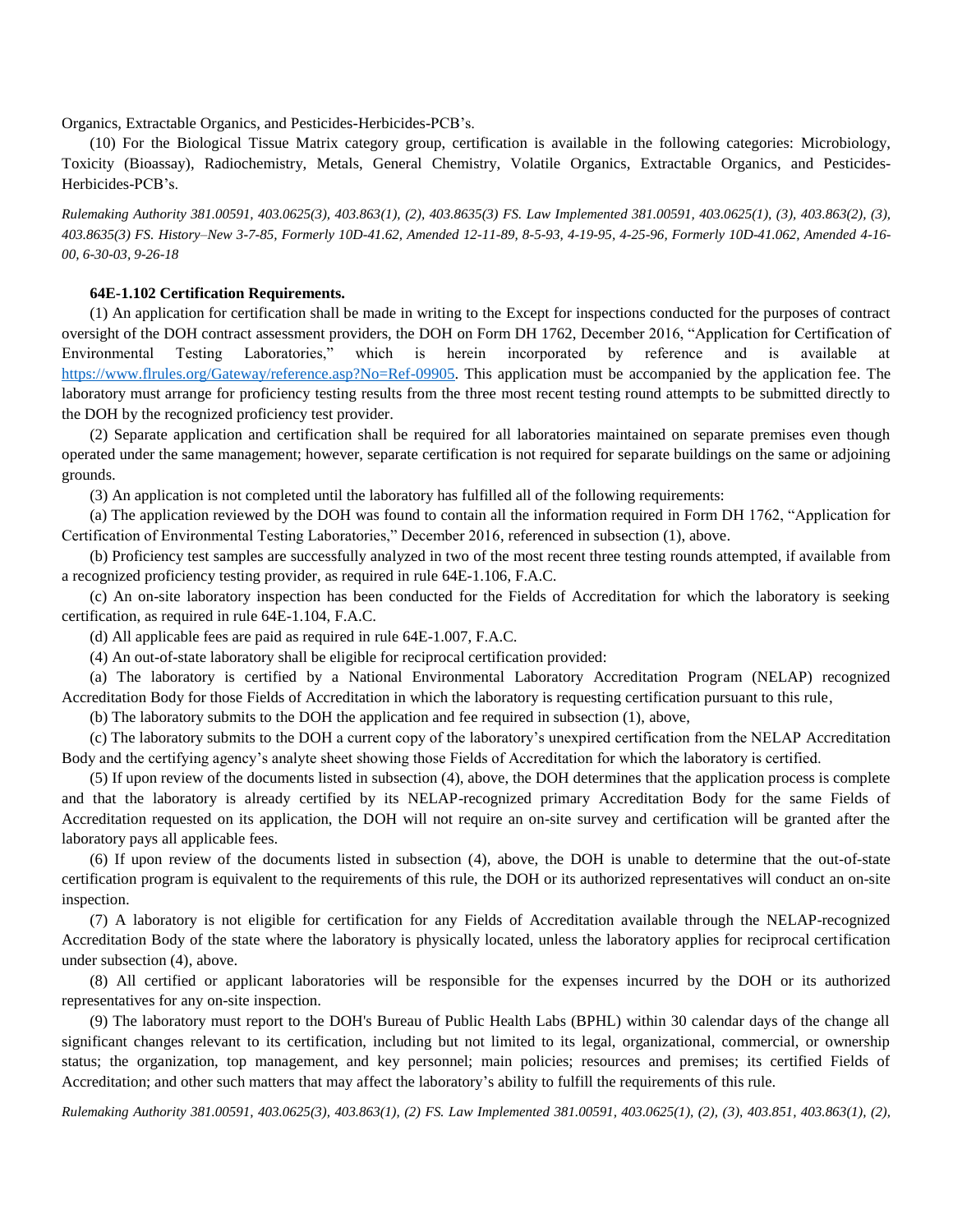*(3), (7), 403.8635(1), (2) FS. History–New 8-27-86, Amended 10-10-89, 6-29-94, 2-13-96, 4-25-96, Formerly 10D-41.103, Amended 4-16-00, 6- 30-03, 1-24-05, 9-26-18.*

### **64E-1.104 On-Site Inspections.**

(1) Except as provided in subsection 64E-1.102(5), F.A.C., laboratories shall arrange for and submit to a comprehensive on-site inspection by the DOH's authorized representatives at least once every two years and at such other times the DOH deems necessary to determine continued compliance with this rule.

(2) Inspections will be unannounced in those cases in which the DOH determines this approach necessary to establish compliance.

(3) The laboratory shall ensure that its Quality Manual, analytical methods, quality control data, proficiency test data, laboratory standard operating procedures, and all records needed to verify compliance with the TNI and NELAC Standards, referenced in rule 64E-1.0015, F.A.C., and this rule are available for review during the on-site laboratory inspection. The laboratory shall allow the DOH's authorized representatives to examine records; observe the laboratory's facilities, procedures, and equipment; and interview staff during the on-site inspection.

(4) Inspections will include onsite proficiency test samples when the DOH is unable to determine compliance using more conventional methods.

(5) The laboratory shall submit to the DOH, or the DOH's authorized representatives, as applicable, within 30 calendar days of receiving the written on-site inspection report, a Plan of Correction and estimated completion date for each deficiency noted during the on-site inspection. Proposed corrective-action plans and completion dates must be completed on or attached to the "Statement of Deficiencies and Plan of Correction" form, DH 1137, 12/16, incorporated by reference herein and available at [https://www.flrules.org/Gateway/reference.asp?No=Ref-09906.](https://www.flrules.org/Gateway/reference.asp?No=Ref-09906)

(6) The DOH or its authorized representatives may conduct on-site inspections of the laboratory at any time.

*Rulemaking Authority 381.00591, 403.0625(3), 403.863(1), (2) FS. Law Implemented 381.00591, 403.0625(1), (2), (3), 403.851, 403.863(1), (2), (3), (7), 403.8635(1), (2) FS. History–New 8-27-86, Amended 10-10-89, 6-29-94, 4-25-96, Formerly 10D-41.105, Amended 4-16-00, 9-26-18.*

#### **64E-1.105 Display of Certificate and Use of Certification.**

A current "Environmental Testing Laboratory Certificate" that includes the Laboratory Scope of Accreditation and is issued by the DOH shall be displayed at all times in a prominent place in each certified laboratory.

*Rulemaking Authority 381.00591, 403.0625(3), 403.863(1), (2) FS. Law Implemented 381.00591, 403.0625(1), (2), (3), 403.863(1), (2), (3), (7), 403.8635(1) FS. History–New 8-27-86, Amended 6-29-94, 4-25-96, Formerly 10D-41.106, Amended 4-16-00, 6-30-03, 1-24-05, 9-26-18.*

#### **64E-1.106 Proficiency Testing Requirements.**

(1) Applicant and certified laboratories shall participate in a proficiency testing program, also known as Performance Evaluation, from a TNI-accredited provider. The list of accredited Proficiency Testing Providers and the tabular listing of analytes available for proficiency testing by matrix, delineated as NELAP Fields of Proficiency Testing, are available at http://www.nelacinstitute.org. Participation means that the laboratory will analyze and report to the provider the results of all proficiency test samples required by the approved program for which the laboratory desires and maintains certification. Laboratories certified or seeking certification for Fields of Accreditation in the Drinking Water Matrix category group must also comply with Performance Evaluation requirements in Title 40 Code of Federal Regulations sections  $141.23(k)(3)$ ,  $141.24(f)(17)$ ,  $141.24(h)(19)$ ,  $141.89(a)(1)$ , and 141.131(b)(2), 07-01-2016 edition, which are incorporated by reference, and available at [https://www.flrules.org/Gateway/reference.asp?No=Ref-09907.](https://www.flrules.org/Gateway/reference.asp?No=Ref-09907)

(2) Laboratories shall bear the cost of any subscription to a proficiency testing program required by the DOH for compliance purposes. The DOH shall not be charged a fee for the analysis of any proficiency testing samples.

(3) Unless associated with the submittal of an application form as provided in subsection 64E-1.102(1), F.A.C., the laboratory must authorize the provider, on or prior to the testing round closing date, to submit the proficiency testing results to the DOH concurrently with the submittal of these results to the laboratory. After the closing date, no modification to any aspect of the reported results, method/technology, measurement units, or the associated report information shall be made unless it is necessary due to a documented error made by the accredited proficiency testing program provider.

(4) All Fields of Accreditation within each Matrix category group for which a laboratory is certified or is pending certification